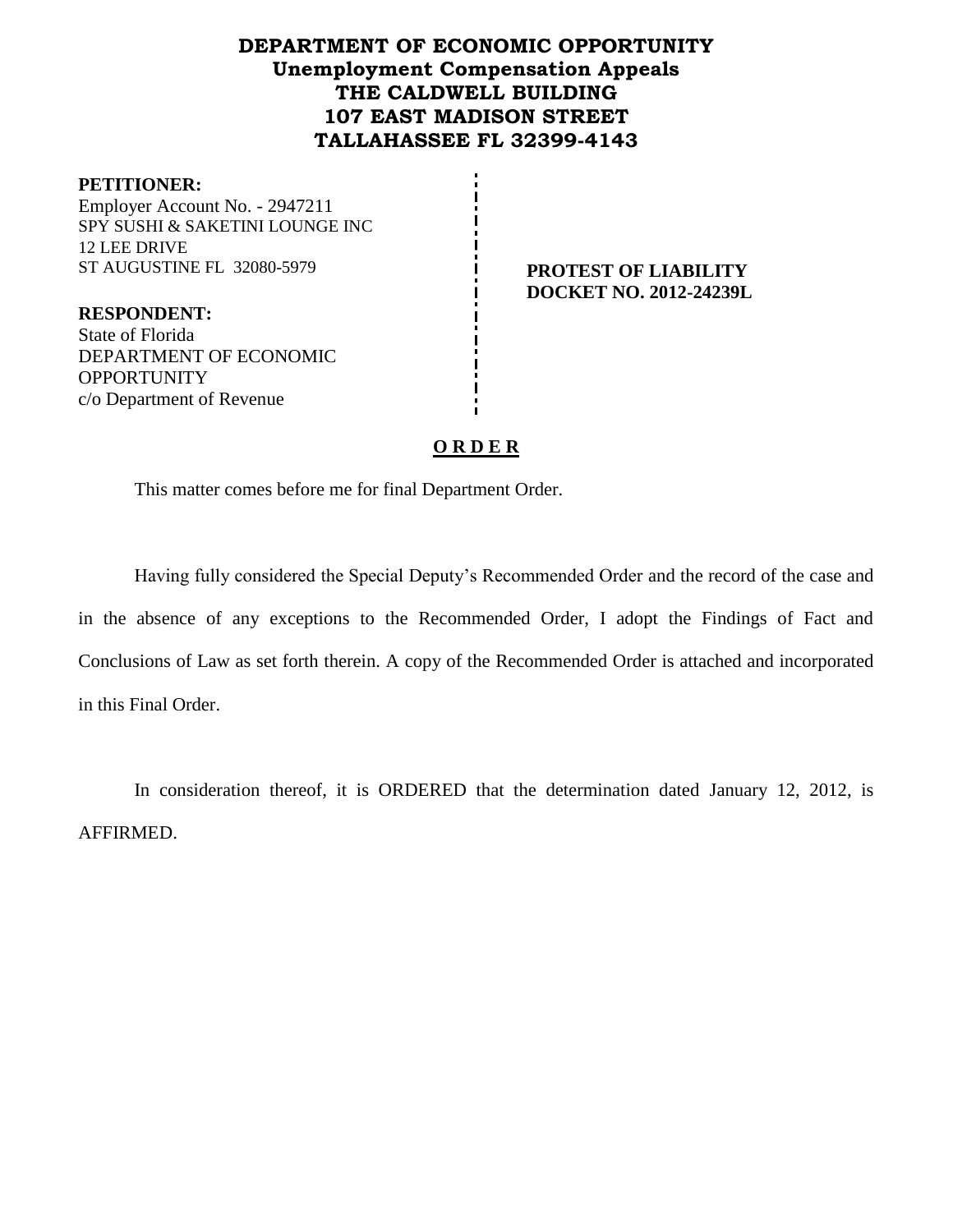#### **JUDICIAL REVIEW**

Any request for judicial review must be initiated within 30 days of the date the Order was filed. Judicial review is commenced by filing one copy of a *Notice of Appeal* with the DEPARTMENT OF ECONOMIC OPPORTUNITY at the address shown at the top of this Order and a second copy, with filing fees prescribed by law, with the appropriate District Court of Appeal. It is the responsibility of the party appealing to the Court to prepare a transcript of the record. If no court reporter was at the hearing, the transcript must be prepared from a copy of the Special Deputy's hearing recording, which may be requested from the Office of Appeals.

Cualquier solicitud para revisión judicial debe ser iniciada dentro de los 30 días a partir de la fecha en que la Orden fue registrada. La revisión judicial se comienza al registrar una copia de un *Aviso de Apelación* con la Agencia para la Innovación de la Fuerza Laboral [*DEPARTMENT OF ECONOMIC OPPORTUNITY]* en la dirección que aparece en la parte superior de este *Orden* y una segunda copia, con los honorarios de registro prescritos por la ley, con el Tribunal Distrital de Apelaciones pertinente. Es la responsabilidad de la parte apelando al tribunal la de preparar una transcripción del registro. Si en la audiencia no se encontraba ningún estenógrafo registrado en los tribunales, la transcripción debe ser preparada de una copia de la grabación de la audiencia del Delegado Especial [*Special Deputy*], la cual puede ser solicitada de la Oficina de Apelaciones.

Nenpòt demann pou yon revizyon jiridik fèt pou l kòmanse lan yon peryòd 30 jou apati de dat ke Lòd la te depoze a. Revizyon jiridik la kòmanse avèk depo yon kopi yon *Avi Dapèl* ki voye bay DEPARTMENT OF ECONOMIC OPPORTUNITY lan nan adrès ki parèt pi wo a, lan tèt *Lòd* sa a e yon dezyèm kopi, avèk frè depo ki preskri pa lalwa, bay Kou Dapèl Distrik apwopriye a. Se responsabilite pati k ap prezante apèl la bay Tribinal la pou l prepare yon kopi dosye a. Si pa te gen yon stenograf lan seyans lan, kopi a fèt pou l prepare apati de kopi anrejistreman seyans lan ke Adjwen Spesyal la te fè a, e ke w ka mande Biwo Dapèl la voye pou ou.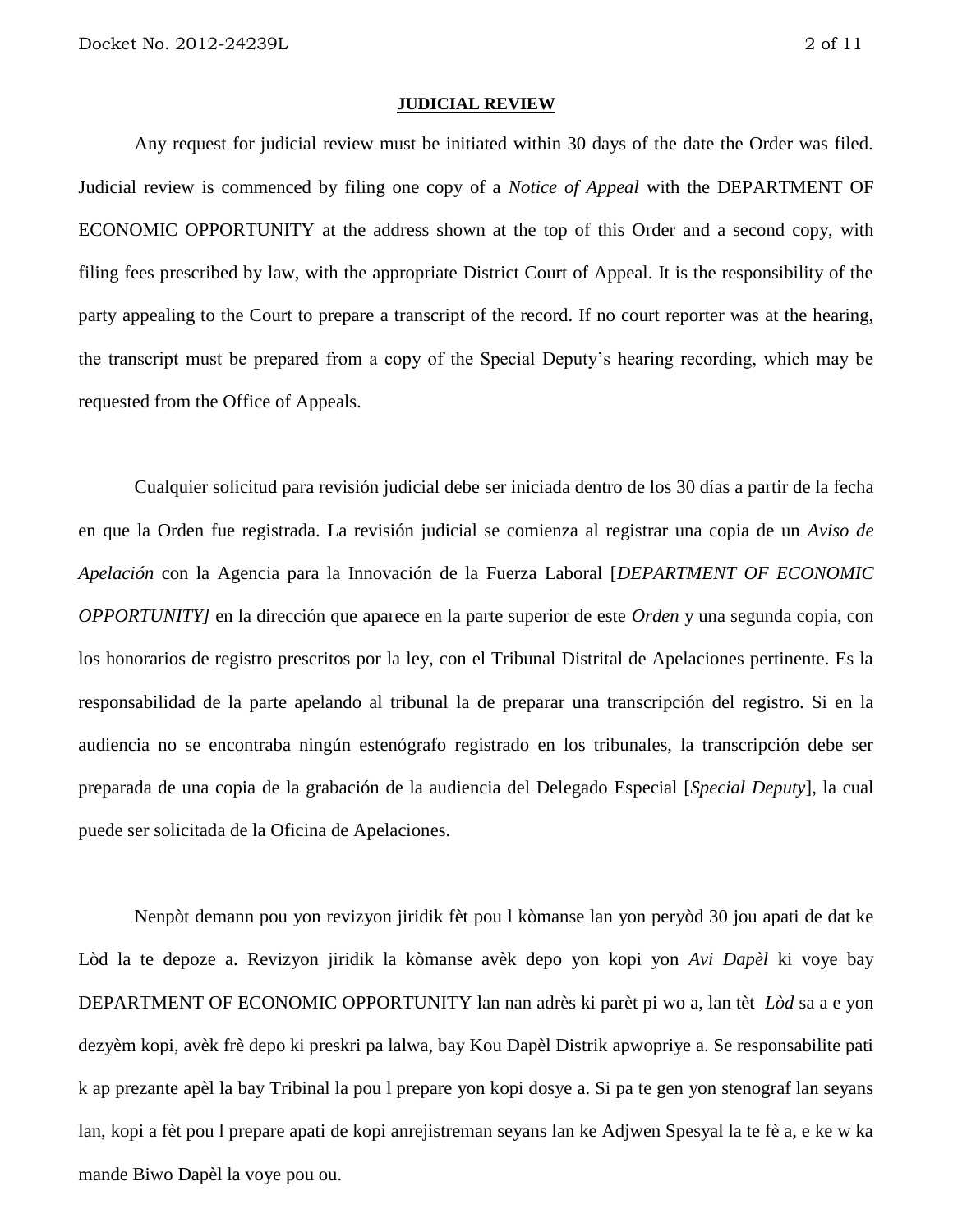DONE and ORDERED at Tallahassee, Florida, this day of **June, 2012**.



Altemese Smith, Assistant Director, Unemployment Compensation Services DEPARTMENT OF ECONOMIC OPPORTUNITY

FILED ON THIS DATE PURSUANT TO § 120.52, FLORIDA STATUTES, WITH THE DESIGNATED DEPARTMENT CLERK, RECEIPT OF WHICH IS HEREBY ACKNOWLEDGED.

 $\mathcal{S}$ hmun $\mapsto$   $\mathcal{S}$ amo DEPUTY CLERK DATE

#### **CERTIFICATE OF SERVICE**

**I HEREBY CERTIFY that true and correct copies of the foregoing Final Order have been furnished to the persons listed below in the manner described, on the \_\_\_\_\_\_\_ day of June, 2012**.

Shoner D. Bams

SHANEDRA Y. BARNES, Special Deputy Clerk DEPARTMENT OF ECONOMIC OPPORTUNITY Unemployment Compensation Appeals 107 EAST MADISON STREET TALLAHASSEE FL 32399-4143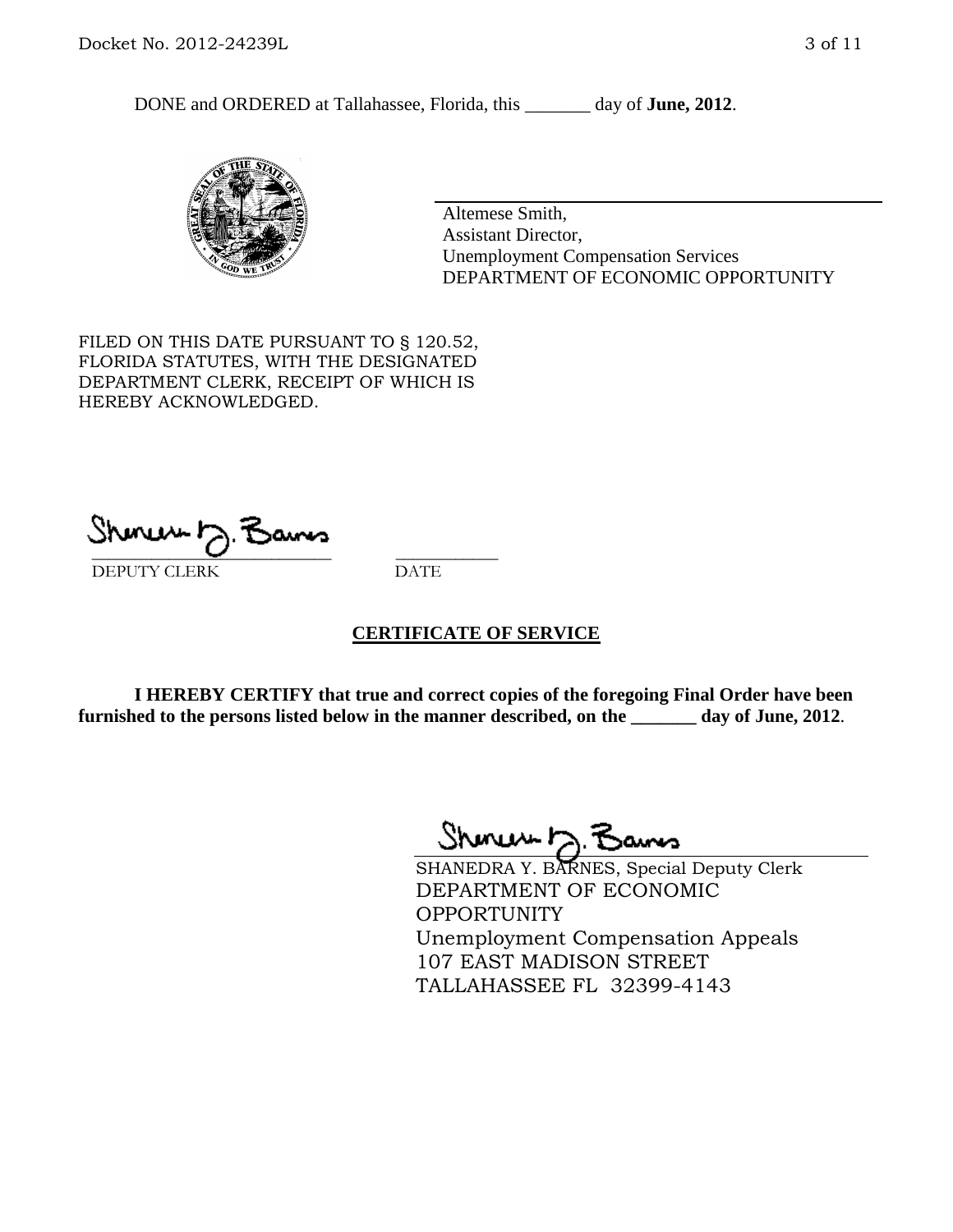By U.S. Mail:

SPY SUSHI & SAKETINI LOUNGE INC 12 LEE DRIVE ST AUGUSTINE FL 32080-5979

AUSTIN K KATOH 31 COVENTRY COURT

BLUFFTON SC 29910 DEPARTMENT OF REVENUE ATTN: VANDA RAGANS - CCOC #1 4624 5050 WEST TENNESSEE STREET TALLAHASSEE FL 32399

> DOR BLOCKED CLAIMS UNIT ATTENTION MYRA TAYLOR P O BOX 6417 TALLAHASSEE FL 32314-6417

SHELIA S BROWNCPA KRESGEPLATT & ABARE PLCC 1200 PLANTATION ISLAND DR SOUTH STE 230 SAINT AUGUSTINE FL 32080

State of Florida DEPARTMENT OF ECONOMIC OPPORTUNITY c/o Department of Revenue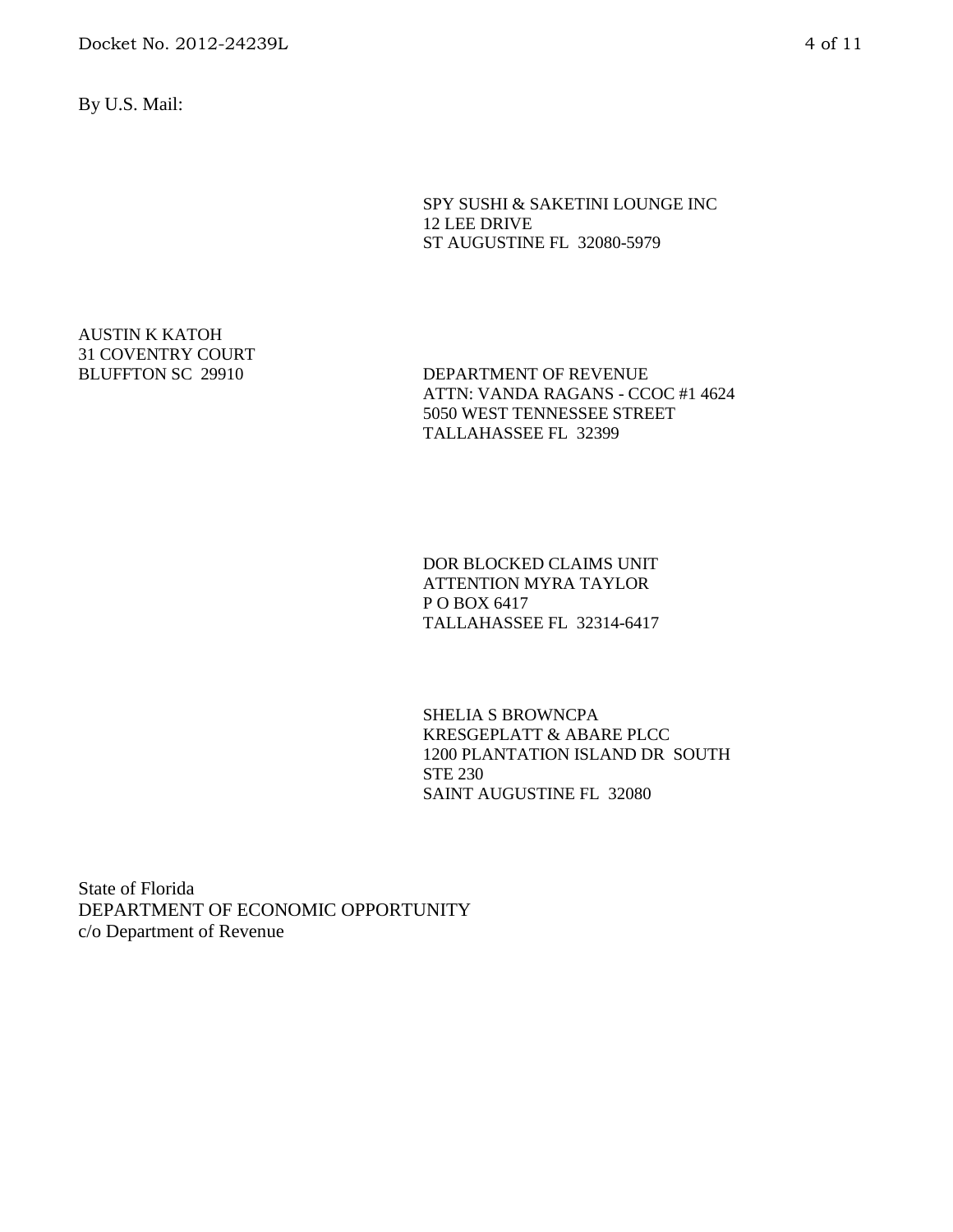## **DEPARTMENT OF ECONOMIC OPPORTUNITY Unemployment Compensation Appeals**

MSC 344 CALDWELL BUILDING 107 EAST MADISON STREET TALLAHASSEE FL 32399-4143

#### **PETITIONER:**

Employer Account No. - 2947211 SPY SUSHI & SAKETINI LOUNGE IN 12 LEE DRIVE ST AUGUSTINE FL 32080-5979

#### **PROTEST OF LIABILITY DOCKET NO. 2012-24239L**

**RESPONDENT:** State of Florida DEPARTMENT OF ECONOMIC **OPPORTUNITY** c/o Department of Revenue

# **RECOMMENDED ORDER OF SPECIAL DEPUTY**

TO: Assistant Director, Interim Executive Director, Unemployment Compensation Services DEPARTMENT OF ECONOMIC OPPORTUNITY

This matter comes before the undersigned Special Deputy pursuant to the Petitioner's protest of the Respondent's determination dated January 12, 2012.

After due notice to the parties, a telephone hearing was held on May 7, 2012. The Petitioner, represented by the former corporate President, appeared and testified. The Respondent, represented by a Department of Revenue Tax Specialist II, appeared and testified. The hearing was consolidated with a protest filed by Nobis Bene Inc under 2012-17123L. Nobis Bene Inc was represented by its President. The Treasurer of Nobis Bene Inc also testified as a witness.

The record of the case, including the recording of the hearing and any exhibits submitted in evidence, is herewith transmitted. Proposed Findings of Fact and Conclusions of Law were not received.

#### **Issue:**

Whether services performed for the Petitioner by the Joined Party and other individuals constitute insured employment pursuant to Sections 443.036(19), 443.036(21); 443.1216, Florida Statutes, and if so, the effective date of the liability.

## **Findings of Fact:**

- 1. Spy Sushi & Saketini Lounge Inc is a corporation which was formed in February 2010 to operate a sushi restaurant.
- 2. Spy Sushi & Saketini Lounge Inc hired the Joined Party, Austin Katoh, to be a sushi roller, to train other employees to roll sushi, and to supervise the other sushi rollers.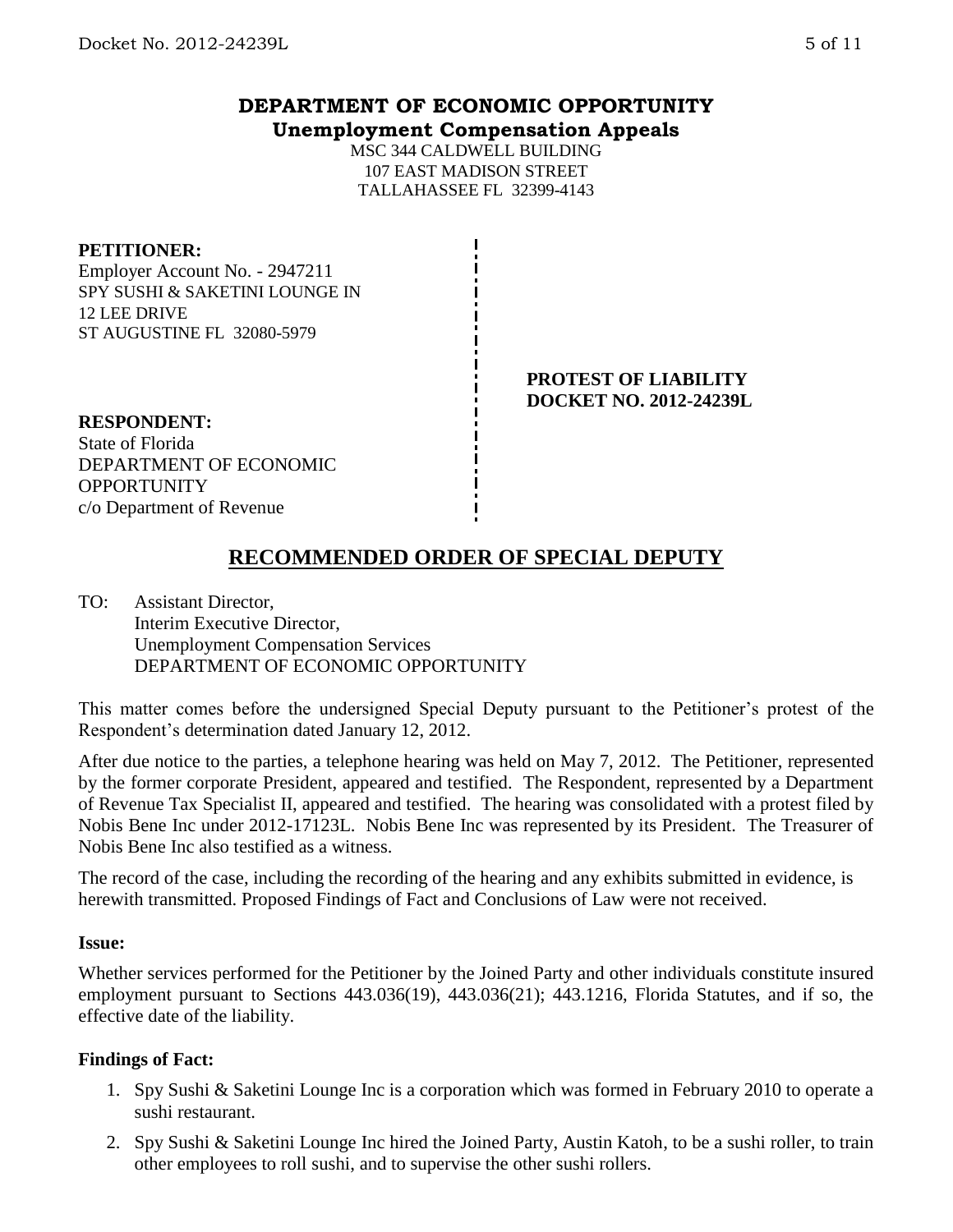- 3. It was the intention of Spy Sushi & Saketini Lounge Inc to hire Austin Katoh as an employee, however, the Joined Party stated that he had not paid income taxes on previous income and that he did not want taxes to be withheld from the pay. As a result Spy Sushi & Saketini Lounge Inc agreed to pay the Joined Party as an independent contractor.
- 4. Spy Sushi & Saketini Lounge Inc agreed to pay the Joined Party on a biweekly basis at the pay rate of \$35,000 per year. The Joined Party was required to work between forty and fifty-five hours per week. There was no written agreement or contract between Spy Sushi & Saketini Lounge Inc and the Joined Party.
- 5. Spy Sushi & Saketini Lounge Inc required the Joined Party to wear a black chef's coat and he was given the option of purchasing a black chef's coat bearing the name of Spy Sushi & Saketini Lounge. The Joined Party chose to purchase the chef's coat bearing the business name rather than to provide his own chef's coat. Business cards were not provided specifically for the Joined Party. However, Spy Sushi & Saketini Lounge Inc printed business cards for their own use and included the Joined Party's name on the cards as the sushi chef for the restaurant.
- 6. The Joined Party's immediate supervisor was the general manager of the restaurant. The President of Spy Sushi & Saketini Lounge Inc also supervised the Joined Party to make sure that the Joined Party performed the work in a manner that was suitable for the restaurant, including the Joined Party's demeanor, how well he got along with the employees, and whether the Joined Party complied with the restaurant dress code.
- 7. The restaurant was open from 4 PM until 9PM. The restaurant was open seven days per week, however, on the Saturday the restaurant usually stayed open until 10 PM. The employees were able to report for work as early as 3 PM to prepare the restaurant to open at 4 PM. The Joined Party did not have a key to the restaurant and usually reported for work between 3 PM and 4 PM. The Joined Party was not required to remain after hours to help clean and he usually left shortly after the restaurant closed for the day. The Joined Party's day off was Monday, however, if an employee called off the Joined Party was required to work on his day off to cover for the absent employee.
- 8. The Joined Party was the head sushi chef at the restaurant and he was responsible for ordering the food products that were used in making the sushi. Spy Sushi & Saketini Lounge Inc paid for the materials and supplies ordered by the Joined Party. The Joined Party provided his own knives. The Joined Party did not have any expenses in connection with the work.
- 9. The Joined Party was responsible for training the employees who worked with the sushi and responsible for supervising those employees. The employees were paid by Spy Sushi & Saketini Lounge Inc. The Joined Party did not have the authority to hire or fire employees but he did have the authority to recommend that an employee be dismissed.
- 10. There were occasions when the Joined Party was not able to report for work as scheduled. On those days the Joined Party telephoned the general manager or the President to report his absence. If the Joined Party had failed to call in to report his absences, he would have been dismissed.
- 11. Spy Sushi & Saketini Lounge Inc warned the Joined Party about absences from work and warned the Joined Party about what was perceived to be a substance abuse problem. On several occasions the Joined Party was warned and sent home because he appeared to be impaired.
- 12. Spy Sushi & Saketini Lounge Inc provided workers' compensation coverage for its employees. If the Joined Party had injured himself while working, Spy Sushi & Saketini Lounge Inc would have covered the Joined Party under their workers' compensation policy if the Joined Party did not have his own medical insurance.
- 13. Spy Sushi & Saketini Lounge Inc paid the Joined Party on a biweekly basis and no taxes were withheld from the pay. The pay rate was the same regardless of the number of hours that the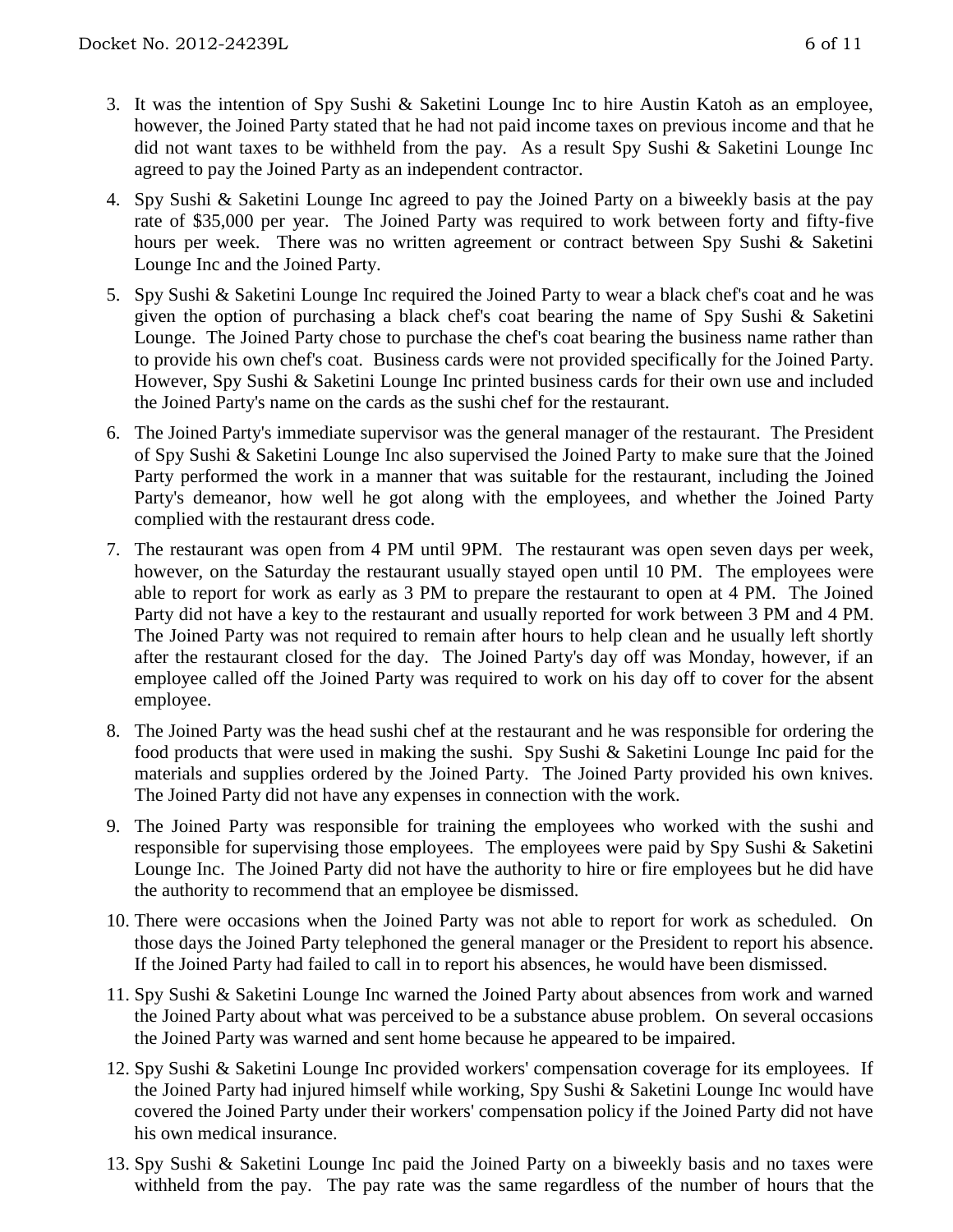Joined Party worked. Spy Sushi & Saketini Lounge would have provided the Joined Party with a paid vacation each year if the business had been in operation for more than approximately one year. At the end of 2010 Spy Sushi & Saketini Lounge Inc reported the Joined Party's earnings on Form 1099-MISC as nonemployee compensation.

- 14. On August 11, 2011, Spy Sushi & Saketini Lounge Inc sold the restaurant to Nobis Bene Inc, a corporation which was formed in June 2011 for the purpose of purchasing the business and continuing the operation of the restaurant. Nobis Bene Inc acquired the employees as part of the purchase. Nobis Bene Inc understood that the Joined Party worked for Sky Sushi & Saketini Lounge Inc as an independent contractor. Nobis Bene Inc allowed the Joined Party to continue working at the restaurant under substantially the same terms and conditions. The Joined Party was changed to a weekly pay period based the annual pay of \$35,000. Nobis Bene Inc hired an executive chef who was a graduate of the Culinary Institute. The general manager of the restaurant continued to be the Joined Party's immediate supervisor, however, the Joined Party was also supervised by the executive chef. The executive chef had not been trained in sushi and the Joined Party was responsible for educating the executive chef about sushi.
- 15. Nobis Bene Inc requested that the Joined Party provide a copy of his business license and a copy of his business liability insurance policy. The Joined Party did not provide a copy of the documents. On October 5, 2011, Nobis Bene Inc presented the Joined Party with a written contract for the Joined Party's signature. The contract required the Joined Party to perform more work for the same amount of pay. The Joined Party refused to sign the contract and was discharged by Nobis Bene Inc.
- 16. At the end of 2011 Nobis Bene Inc reported the Joined Party's earnings from August 11 through October 5, 2011, on Form 1099-MISC as nonemployee compensation. Spy Sushi & Saketini Lounge Inc reported the Joined Party's earnings from January 1, 2011, until August 11, 2011, on a separate Form 1099-MISC as nonemployee compensation.

## **Conclusions of Law:**

- 17. The issue in this case, whether services performed for Spy Sushi & Saketini Lounge Inc by the Joined Party and other individuals as sushi chefs constitute employment subject to the Florida Unemployment Compensation Law, is governed by Chapter 443, Florida Statutes. Section 443.1216(1)(a)2., Florida Statutes, provides that employment subject to the chapter includes service performed by individuals under the usual common law rules applicable in determining an employer-employee relationship.
- 18. The Supreme Court of the United States held that the term "usual common law rules" is to be used in a generic sense to mean the "standards developed by the courts through the years of adjudication." United States v. W.M. Webb, Inc., 397 U.S. 179 (1970).
- 19. The Supreme Court of Florida adopted and approved the tests in 1 Restatement of Law, Agency 2d Section 220 (1958), for use to determine if an employment relationship exists. See Cantor v. Cochran, 184 So.2d 173 (Fla. 1966); Miami Herald Publishing Co. v. Kendall, 88 So.2d 276 (Fla. 1956); Magarian v. Southern Fruit Distributors, 1 So.2d 858 (Fla. 1941); see also Kane Furniture Corp. v. R. Miranda, 506 So.2d 1061 (Fla. 2d DCA 1987). In Brayshaw v. Agency for Workforce Innovation, et al; 58 So.3d 301 (Fla. 1st DCA 2011) the court stated that the statute does not refer to other rules or factors for determining the employment relationship and, therefore, the Department is limited to applying only Florida common law in determining the nature of an employment relationship.
- 20. Restatement of Law is a publication, prepared under the auspices of the American Law Institute, which explains the meaning of the law with regard to various court rulings. The Restatement sets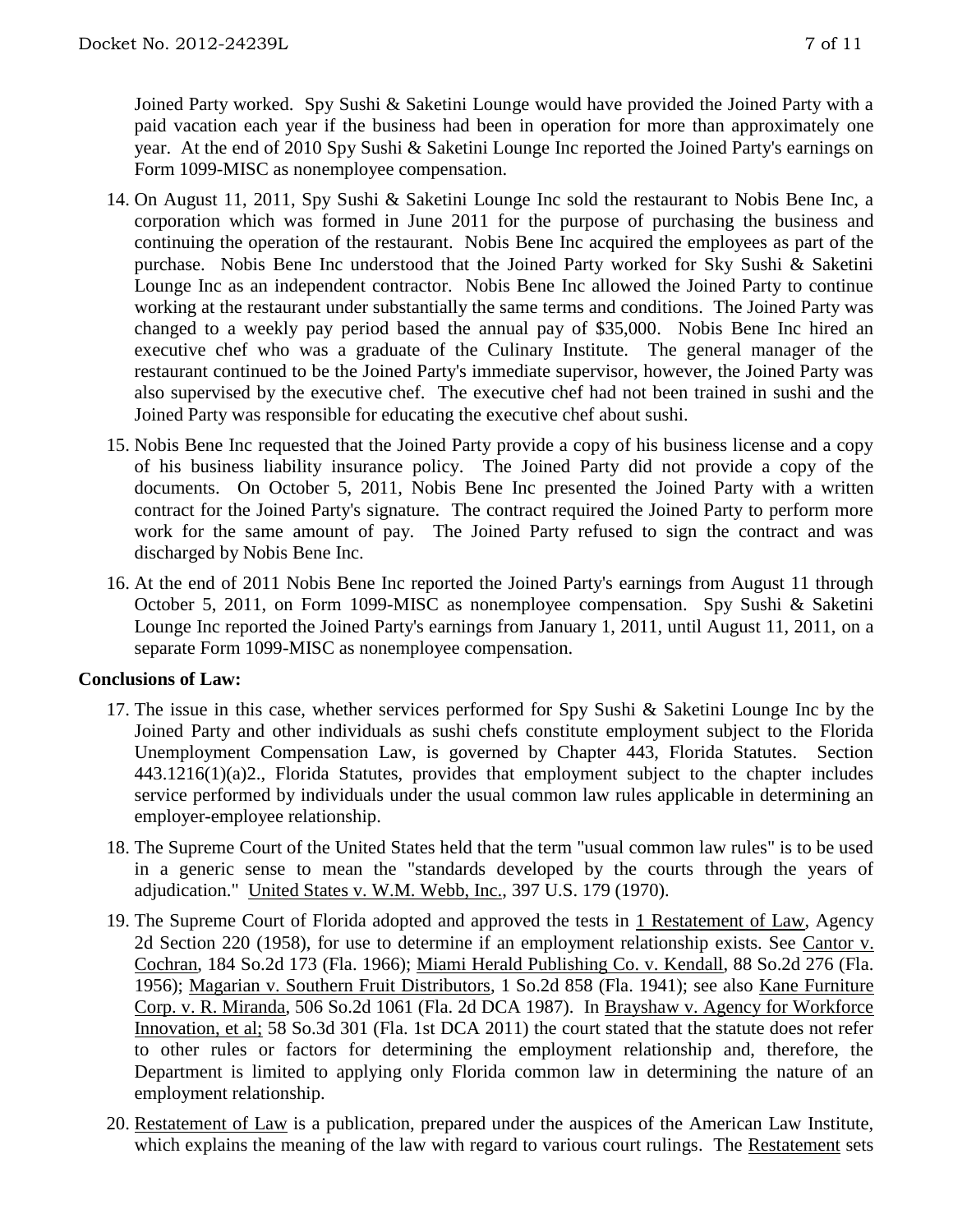forth a nonexclusive list of factors that are to be considered when judging whether a relationship is an employment relationship or an independent contractor relationship.

- 21. 1 Restatement of Law, Agency 2d Section 220 (1958) provides:
	- (1) A servant is a person employed to perform services for another and who, in the performance of the services, is subject to the other's control or right of control.
	- (2) The following matters of fact, among others, are to be considered:
		- (a) the extent of control which, by the agreement, the business may exercise over the details of the work;
		- (b) whether or not the one employed is engaged in a distinct occupation or business;
		- (c) the kind of occupation, with reference to whether, in the locality, the work is usually done under the direction of the employer or by a specialist without supervision;
		- (d) the skill required in the particular occupation;
		- (e) whether the employer or the worker supplies the instrumentalities, tools, and the place of work for the person doing the work;
		- (f) the length of time for which the person is employed;
		- $(g)$  the method of payment, whether by the time or by the job;
		- (h) whether or not the work is a part of the regular business of the employer;
		- (i) whether or not the parties believe they are creating the relation of master and servant;
		- (j) whether the principal is or is not in business.
- 22. Comments in the Restatement explain that the word "servant" does not exclusively connote manual labor, and the word "employee" has largely replaced "servant" in statutes dealing with various aspects of the working relationship between two parties.
- 23. In Department of Health and Rehabilitative Services v. Department of Labor & Employment Security, 472 So.2d 1284 (Fla. 1<sup>st</sup> DCA 1985) the court confirmed that the factors listed in the Restatement are the proper factors to be considered in determining whether an employer-employee relationship exists. However, in citing La Grande v. B&L Services, Inc., 432 So.2d 1364, 1366 (Fla.  $1<sup>st</sup> DCA$  1983), the court acknowledged that the question of whether a person is properly classified an employee or an independent contractor often can not be answered by reference to "hard and fast" rules, but rather must be addressed on a case-by-case basis.
- 24. In Keith v. News & Sun Sentinel Co., 667 So.2d 167 (Fla. 1995) the Court held that in determining the status of a working relationship, the agreement between the parties should be examined if there is one. In providing guidance on how to proceed absent an express agreement the Court stated "In the event that there is no express agreement and the intent of the parties can not be otherwise determined, courts must resort to a fact specific analysis under the Restatement based on the actual practice of the parties."
- 25. The Petitioner testified that the Joined Party was classified as an independent contractor as a direct result of the Joined Party's request that taxes not be withheld from the pay so that the Joined Party could evade the payment of income tax on his earnings. There was no written agreement or contract. An agreement that the existing relationship is that of independent contractor is not dispositive of the issue. Lee v. American Family Assurance Co. 431 So.2d 249, 250 (Fla. 1<sup>st</sup> DCA 1983). In Justice v. Belford Trucking Company, Inc., 272 So.2d 131 (Fla. 1972), a case involving an independent contractor agreement which specified that the worker was not to be considered the employee of the employing unit at any time, under any circumstances, or for any purpose, the Florida Supreme Court commented "while the obvious purpose to be accomplished by this document was to evince an independent contractor status, such status depends not on the statements of the parties but upon all the circumstances of their dealings with each other."
- 26. The Petitioner operated a sushi restaurant and engaged the Joined Party to be the head sushi chef. The Joined Party worked at the business location and used the supplies and materials provided by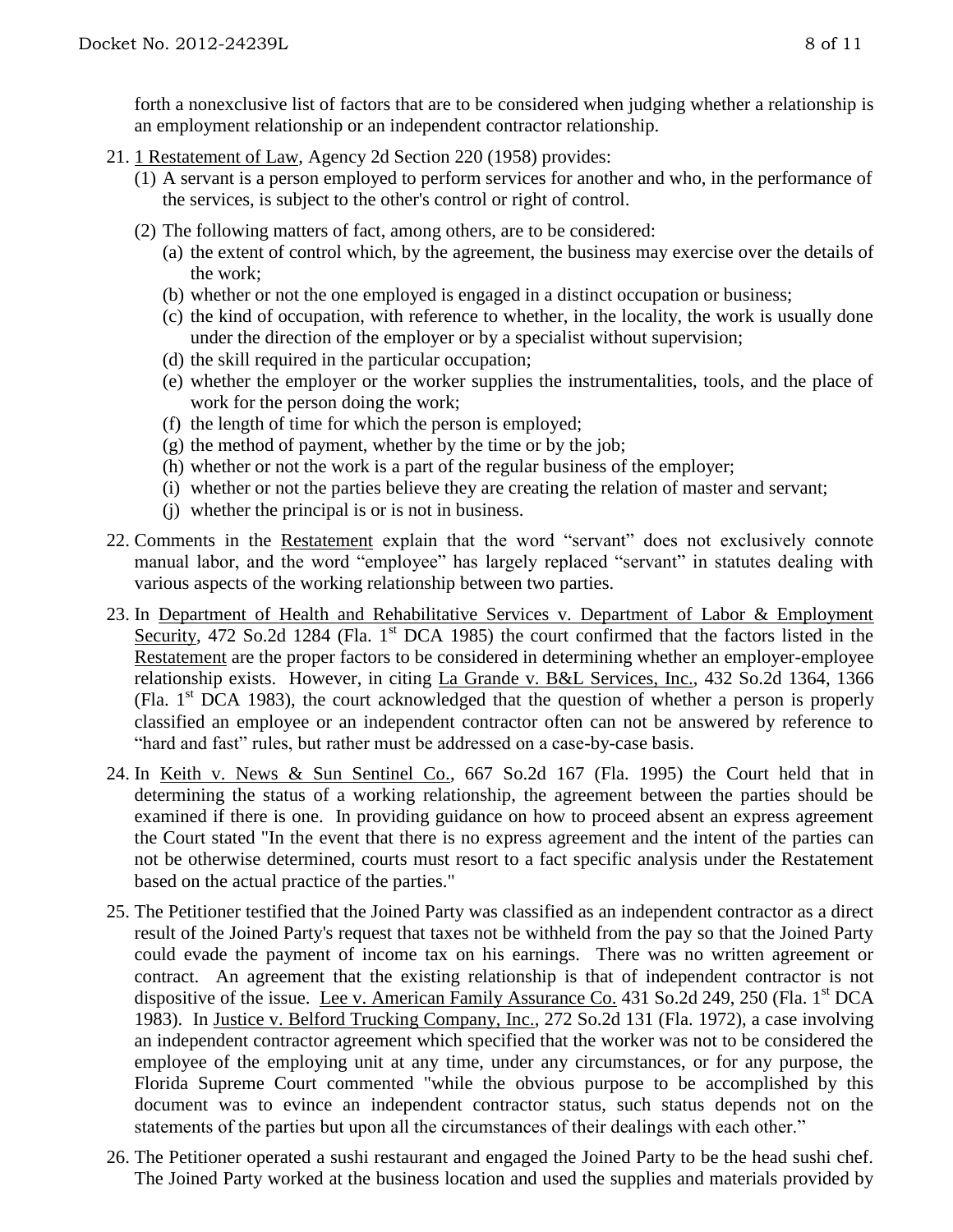the Petitioner. Among other things the Joined Party was responsible for ordering the food products and supplies, training the employees, and supervising the Petitioner's employees. The work performed by the Joined Party was not separate and distinct from the Petitioner's business but was an integral and necessary part of the business. The Joined Party did not have any expenses in connection with the work and was not at risk of suffering a financial loss from performing services.

- 27. The Joined Party performed services for the Petitioner as a skilled sushi chef. The Joined Party's level of skill does not preclude the Joined Party from employment. In James v. Commissioner, 25 T.C. 1296, 1301 (1956), the court stated in holding that a doctor was an employee of a hospital "The methods by which professional men work are prescribed by the techniques and standards of their professions. No layman should dictate to a lawyer how to try a case or to a doctor how to diagnose a disease. Therefore, the control of an employer over the manner in which professional employees shall conduct the duties of their positions must necessarily be more tenuous and general than the control over the non-professional employees."
- 28. The Joined Party was engaged for an indefinite period of time and worked for Spy Sushi & Saketini Lounge Inc until the business was sold to Nobis Bene Inc. The Petitioner had the right to terminate the Joined Party at any time. These facts reveal the existence of an at-will relationship of relative permanence. In Cantor v. Cochran, 184 So.2d 173 (Fla. 1966), the court in quoting 1 Larson, Workmens' Compensation Law, Section 44.35 stated: "The power to fire is the power to control. The absolute right to terminate the relationship without liability is not consistent with the concept of independent contractor, under which the contractor should have the legal right to complete the project contracted for and to treat any attempt to prevent completion as a breach of contract."
- 29. The Petitioner determined that the Joined Party was required to work between forty and fifty-five hours per week in the Petitioner's restaurant. The Petitioner determined the days and hours of the restaurant and limited the Joined Party to working only within those hours. The Joined Party was paid biweekly based on an annual salary. These facts reveal that the Joined Party was paid by time worked rather than based on production or by a percentage of the profits. Section 443.1217(1), Florida Statutes, provides that the wages subject to the Unemployment Compensation Law include all remuneration for employment including commissions, bonuses, back pay awards, and the cash value of all remuneration in any medium other than cash. The fact that the parties agreed that payroll taxes would not be withheld from the pay does not, standing alone, establish an independent contractor relationship.
- 30. The Petitioner controlled what work was performed, when it was performed, and where it was performed. The Petitioner provided everything that was needed to perform the work with the exception of hand tools such as knives. In Adams v. Department of Labor and Employment Security, 458 So.2d 1161 (Fla. 1st DCA 1984), the Court held that if the person serving is merely subject to the control of the person being served as to the results to be obtained, he is an independent contractor. If the person serving is subject to the control of the person being served as to the means to be used, he is not an independent contractor. It is the right of control, not actual control or interference with the work which is significant in distinguishing between an independent contractor and a servant. The Court also determined that the Department had authority to make a determination applicable not only to the worker whose unemployment benefit application initiated the investigation, but to all similarly situated workers.
- 31. Rule 73B-10.035(7), Florida Administrative Code, provides that the burden of proof will be on the protesting party to establish by a preponderence of the evidence that the determination was in error.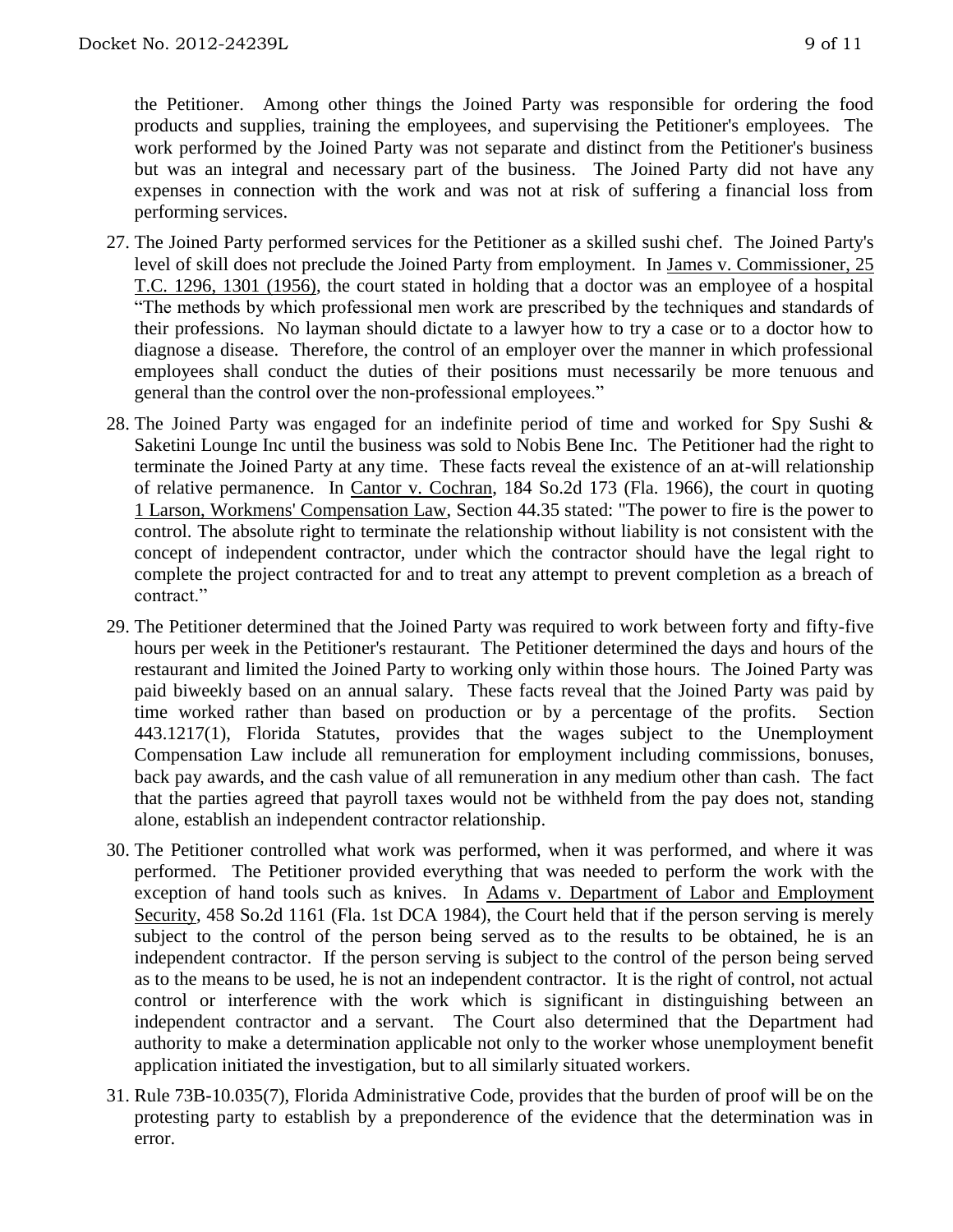32. The competent evidence presented in this case does not show that the determination of the Department of Revenue was in error. Thus, it is concluded that the services performed for Spy Sushi & Saketini Lounge Inc by the Joined Party and other individuals working as sushi chefs constitute insured employment.

**Recommendation:** It is recommended that the determination dated January 12, 2012, be AFFIRMED. Respectfully submitted on May 10, 2012.



R. O. SMITH, Special Deputy Office of Appeals

A party aggrieved by the *Recommended Order* may file written exceptions to the Director at the address shown above within fifteen days of the mailing date of the *Recommended Order*. Any opposing party may file counter exceptions within ten days of the mailing of the original exceptions. A brief in opposition to counter exceptions may be filed within ten days of the mailing of the counter exceptions. Any party initiating such correspondence must send a copy of the correspondence to each party of record and indicate that copies were sent.

Una parte que se vea perjudicada por la *Orden Recomendada* puede registrar excepciones por escrito al Director Designado en la dirección que aparece arriba dentro de quince días a partir de la fecha del envío por correo de la *Orden Recomendada*. Cualquier contraparte puede registrar contra-excepciones dentro de los diez días a partir de la fecha de envió por correo de las excepciones originales. Un sumario en oposición a contra-excepciones puede ser registrado dentro de los diez días a partir de la fecha de envío por correo de las contra-excepciones. Cualquier parte que dé inicio a tal correspondencia debe enviarle una copia de tal correspondencia a cada parte contenida en el registro y señalar que copias fueron remitidas.

Yon pati ke *Lòd Rekòmande* a afekte ka prezante de eksklizyon alekri bay Direktè Adjwen an lan adrès ki parèt anlè a lan yon peryòd kenz jou apati de dat ke *Lòd Rekòmande* a te poste a. Nenpòt pati ki fè opozisyon ka prezante objeksyon a eksklizyon yo lan yon peryòd dis jou apati de lè ke objeksyon a eksklizyon orijinal yo te poste. Yon dosye ki prezante ann opozisyon a objeksyon a eksklizyon yo, ka prezante lan yon peryòd dis jou apati de dat ke objeksyon a eksklizyon yo te poste. Nenpòt pati ki angaje yon korespondans konsa dwe voye yon kopi kourye a bay chak pati ki enplike lan dosye a e endike ke yo te voye kopi yo.

DUVER10

**SHANEDRA Y. BARNES, Special Deputy Clerk** Date Maned:<br>May 10, 2012

**Date Mailed:**